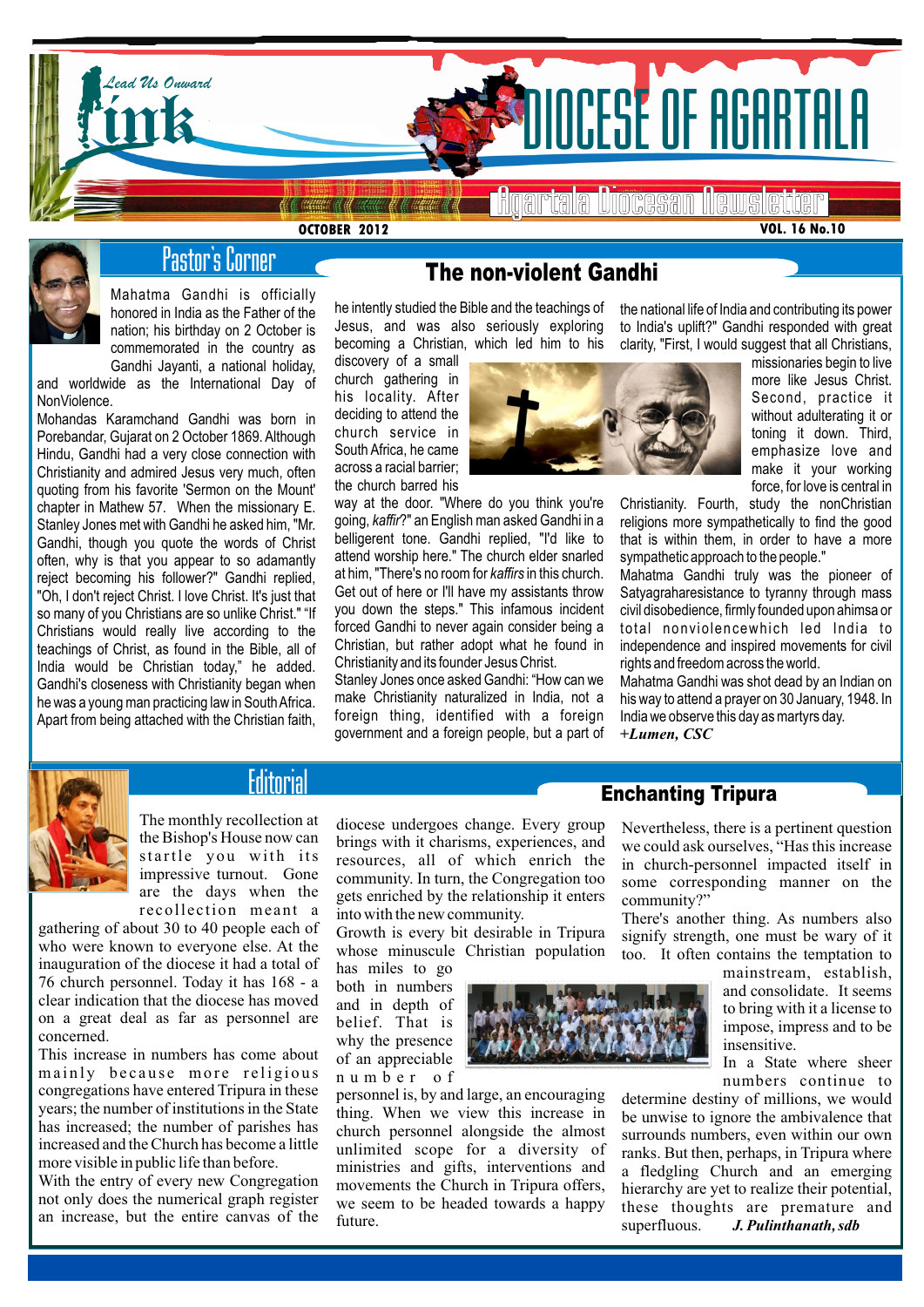# News from the Parishes

#### **Khumlwng Parish**

### **Shepherd strengthens faithful**

Bishop's visit to Hrangkhwal village Twimairang on  $19<sup>th</sup>$  August was an



i m p o r t a n t occasion for the villagers. Under the guidance of the parish priest Fr. Arun Minj S V D , t h e villagers began

preparing for Bishop's visit a week earlier. As we walked the village, Bishop was surprised at the development. On our arrival, people greeted and welcomed us and led to the village chapel. The Eucharist began with an entrance dance procession. Bishop asked the faithful 'to remain faithful and committed to Christ in the wake of various struggles and temptations'. After the Holy Eucharist, there was a short felicitation program for the Bishop. The kids of the newly opened nursery welcomed him and the parish priest with action songs and bouquet. Encouraged by the nursery kids, women of the village performed a dance on cultivation. There was beautiful discussion between Bishop and the villagers on the faith formation and the growth of the church in the locality. Shepherd's visit truly strengthened the faithful.

*Fr. Arun Minj SVD*

### **Kathalcherra Parish**



St. Mary's  $C$  h a p e  $1$ , Dumacherra w a s inaugurated and blessed by Bishop L u m e n M o n t e i r o C S C on

Sunday 09 September 2012. It was fitting occasion to inaugurate a new chapel dedicated to Mother Mary a day after her birthday. Representatives from all the villages were present to witness the solemn event. Bishop expressed that the beautiful chapel just beside the road is a house of prayer for the mondoli and a symbol of Catholic faithful for all those who pass by. He thanked the Missionary Sisters of St. Peter Claver who had assisted to build the chapel. He also applauded the generous contribution of local people. Holy Cross School at Dhumacherra which has more than two fifty children stands as a symbol of Holy Cross Education for many Tribal children around the area as well as from Manu Town. Thanks to the sincere efforts & commitment of Shri. Tarani Debbarma and the local mondoli at Dhumacherra.

#### **Feeder School Staff Seminar**

A day long HC Feeder School Seminar was organized at HCHS Kathalcherra



o n Monday, **1** Septemb  $er$  2012. Tw e l v e teachers w e r e p r e s e n t

for the Seminar. Three staff members namely Ms. Manjeeta, Elizabeth & Sir Berendro from HCHS Kathalcherra presented the topics like lesson planning, classroom management, resource and methodology. The presentation helped the feeder school teachers to adapt to new and organized ways in the teaching learning process. *Fr. Valerian Castelino, csc*

## **Tuikarmaw Parish**

### **Parish Feast celebrated**

St. Mary's Church Tuikarmaw, celebrated its Feast from the 14th-16th

#### **A Stop at Dharmanagar Holy Cross Convent**

A visit by Bishop Lumen Monteiro of Agartala Diocese on 24<sup>th</sup> August was very enriching experience to Holy Cross Convent and School Dharmanagar. The Sisters and the hostellers welcomed our dear Bishop through song and bouquet of flowers. Bishop seemed to be reliving and cherishing those sweet memories of the past. He was appreciative of the growth that has taken place within a short period of time. He encouraged the hostellers to study well and assured them of his prayers. He paid a visit to the newly construction site of convent cum hostel. Then the animator of the community Sr. Leena Miranda welcomed him on behalf of all the Sisters.

of September. This occasion was used to



h a v e t h e Annual Parish Sabha. The theme for the Parish Sabha was "A New Way of Being Church". The m a i n

Resource Persons were Frs. Bosco, Jeevan SVD, Lancy CSC and Hormis John CSC, the VG of the Diocese. On September 16 Fr. Hormis John initiated 41 people to the Catholic faith. After the Holy Mass there was a solemn Eucharistic procession. The Feast day celebration came to a grand finale with a festal meal for all.

*Fr. Sijo Joseph*

#### **Rosary Procession**

St. Mary's Church, Twikarmaw celebrated the feast of Nativity of Mary



with nine days of novena and on the 8th September there was a Rosary procession through the village to the Church with the statue of Mary. The Holy Eucharist was

celebrated by Fr. Arul Raj Gali CSC, the Director of Family Ministry India. It was a grace filled moment for all.

*Fr. Sijo Joseph*

"Great things happen when God mixes with us'. Indeed it was true when we heard Bishop's narration on the original site and its present state. This made us aware of God's miracle of becoming His extended hands, feet and heart to the last, lost and the least of our society.

On the following morning we gathered around the Eucharistic table to sing the mercies of the Lord. The Principal, Sisters, teachers and the students of Holy Cross Convent School were happy to have Bishop's address in the morning assembly. He expressed his joy in visiting us and advised the students to take care of the environment and build up an attitude of tolerance with each other. Bishop concluded his message by invoking God's blessings on our students who were writing their  $2<sup>nd</sup>$  term exams. *Sr. Leena, BS*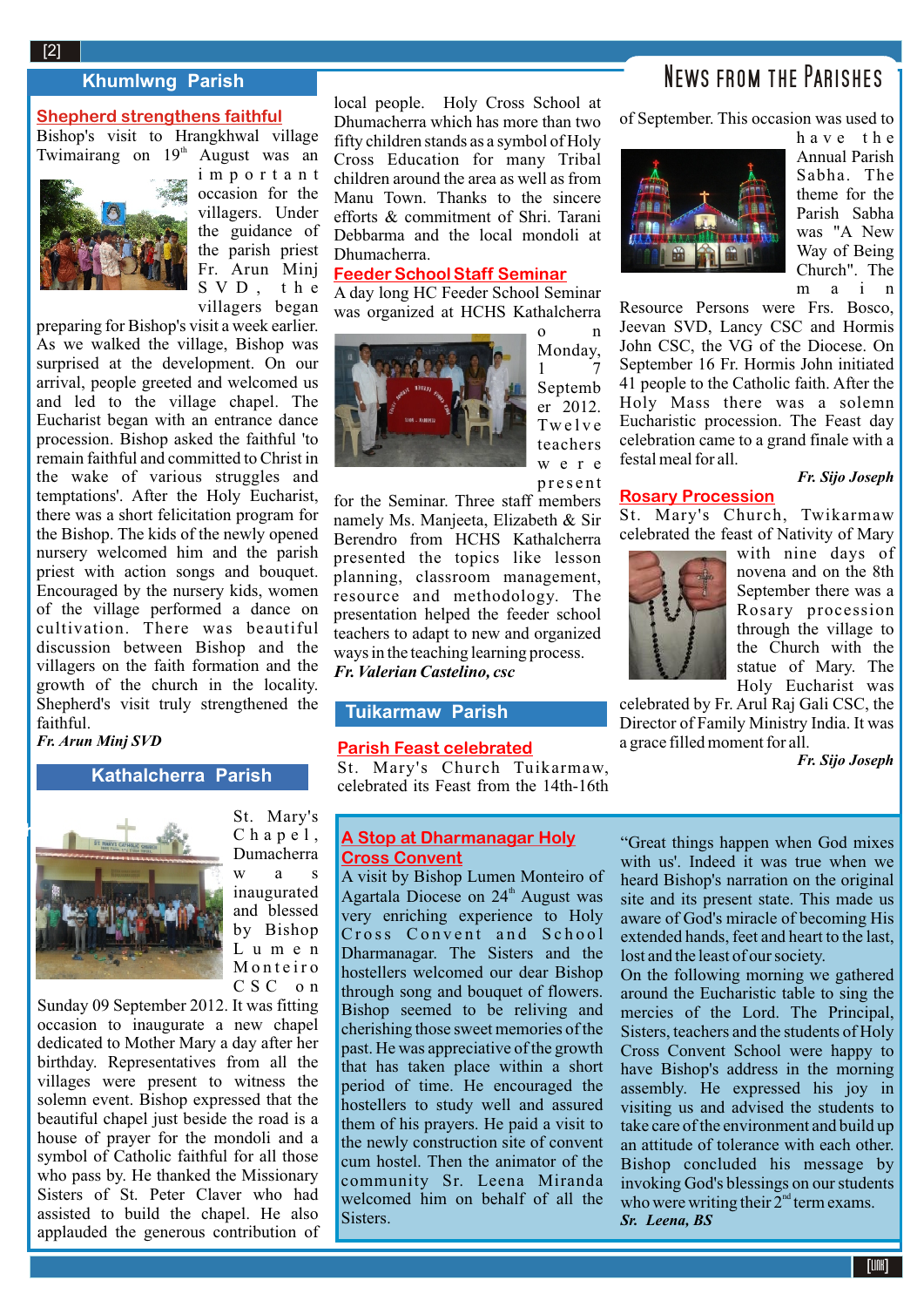News Briefs from the diocese

### **Seminar on Right to Education (RTE)**

A one-day Seminar on 'Right to Education Act: Its implications for Catholic Schools in Tripura context' was organized at Diocesan level by the Education Commission in collaboration with JUST on  $10^{th}$  August 2012 at Bishop's House. Fr. Kuriala Chittattukalam, SDB, the Executive Secretary of Commission for Education and Culture, CBCI Delhi, was the Resource Person. Bishop Lumen in his inaugural talk appreciated the efforts of the Education Commission in organizing this important Seminar for all the Principals of the Catholic Schools in Tripura and hoped that we are sufficiently prepared. Fr. Kuriala in his presentation highlighted the pros and cons of the law and said, "Though the RTE Act is already in effect and the state government is in the advanced stages of finalizing its rules and regulations, the awareness about the law is very low, especially about the responsibilities of schools." He added that the Seminar was the first step in making the school heads aware of the law, so that they are on the right side of the law while abiding by the norms of RTE Act. Apart from describing the law, under which every school will have to admit 25 per cent students (excluding minority unaided schools) from the weaker sections of the society and provide free education to them, Fr. Kuriala also shared some other important norms like no screening procedure for admission, only random selection, free education, no tuition fees, no capitation fees, no child to be held back till std VIII, no corporal punishment and so on. The Seminar came to an end with Fr. Valarian, CSC, proposing the vote of thanks.

In the afternoon Core Diocesan Cell (CDC) organized an interactive session with all the Principals of the Schools. Bishop Lumen who is the Chairman of the CDC reflected with all the Heads of the Institutions about how we can effectively implement some of the thrust areas i.e. neighborhood coaching, coaching the dropout children and helping out the Catholic children in our schools. After a short workshop and presentation of the reports it was decided that they meet once again in order to formulate a system that could be followed by all the schools in the Diocese implementing CDC policies.

*Fr. Prasad Rao*

#### **Bishop sings on Seminary Day at Minor Seminary**

Jeevadhara Minor Seminary Day along with the birthday of Fr. Arun Minj SVD, Rector, was celebrated on  $20<sup>th</sup>$  August with the theme 'WE ARE THE LIGHT '. The double celebration started with a



meaningful Eucharist in the evening followed by the cultural program by the energetic seminarians. It was i n d e e d a g o o d opportunity for the young Diocesan

Minor Seminarians to exhibit their godgiven talents creatively in singing, dancing, speaking, acting etc., before the fathers, brothers, and sisters from neighbouring parishes and institutions. The highlight of the evening was the skit on the theme 'We are the Light' directed by the assistant parish priest cum vice-rector Fr. John Bosco SVD. Congratulating the seminarians for their performance, Bishop encouraged them to follow Christ more closely. Bishop also surprised everyone with the guitar in the hand singing 'One day at a time' and blessed all of us with his melodious hymn. The day ended with the sharing of the festive meal prepared to mark the double celebration.

*Fr. John Bosco, SVD*

#### **Prison Ministry at Dharmanagar**

On  $10<sup>th</sup>$  August 2012 a short program was organized at Dharmanagar jail under the able guidance of Sr. Isabella the coordinator of prison ministry of Barak Valley Region, of Aizawl Diocese to mark the Prison Ministry Sunday. The program began with lighting the Diya by Milam Dutta the Jailer, Sr. Leena Miranda the Superior and the Principal of Holy Cross Convent School, Sr. Isabella the Coordinator and one of the Prisoners, while



the choir kept on singing the chorus "Jyothi Do." Sr. Isabella in her welcome address said that the prisoners are like the sick people admitted in the hospital to be cured and be

returned to their respective society. The Holy Cross Girls Hostellers presented two dances and two songs. Speaking on the occasion Sr. Leena Miranda, the Superior and the Principal of Holy Cross convent school Dharmanagar said that one can correct the other only when he/she has true love for the other. Sisters sang a song and one of the prisoners presented a song. At the end the prisoners were given snacks and soaps. A carom board was donated by the community

for their use. The jailor was impressed and thanked the organizers and the participants. "Every heart longs for love, so never hold back; the more you give the more you'll have for yourself. So, let your generous love ever overflow".

#### **Holy Rosary Rally**

The Laity Church Leaders under the banner of AICU (All India Catholic Union) Tripura Unit had organized a Holy Rosary Rally under the leadership of AICU Advisor, Rev. Fr. Thomas Pereira CSC and visited all the



18 Parishes of Diocese of Agartala on August 9 to 12, 2012. It was indeed a historical moment for

the Catholic Church in Tripura that all the Parish Secretaries coming together taking Mary our Mother with us through the prayerful means of Holy Rosary with the following intentions i) Linking all the 18 Parishes through Holy Rosary ii) To deepen the value of Holy Rosary iii) To show our oneness and solidarity. We thank the authority of the Holy Cross School, Agartala for providing us a school bus for the rally. We also thank our dear Bishop and all the Parish Priests for their prayers, support and hospitality. The Holy Rosary Rally was sponsored by the Holy Cross Family Ministries.

> *Paul S. Darlong State AICU Secretary*

#### **SCC National Resource Team**

The first meeting of the NRT (National



Resource Team) took place from Aug 31st evening to September 6th noon at PAC Nagpur. All Regional Secretaries automatically become members of this since they have the role of

coordination of all formation in the regions. I want that to be a manageable team as well as highly motivated and experienced persons, from among clergy, religious and laity from all regions. The other members from the region are carefully chosen, based on experience, interest, motivation, commitment and availability. Members of this team must be bi-lingual (English and language of the region) and must be available for the annual national meeting and also for service a few times a year for the region primarily and also occasionally at the national level.

Fr. Lancy D'Souza, csc, of Agartala Diocese is a Team Member. Thank you for your availability.

*Fr. Vijay, SAC, Nagpur*

[3]